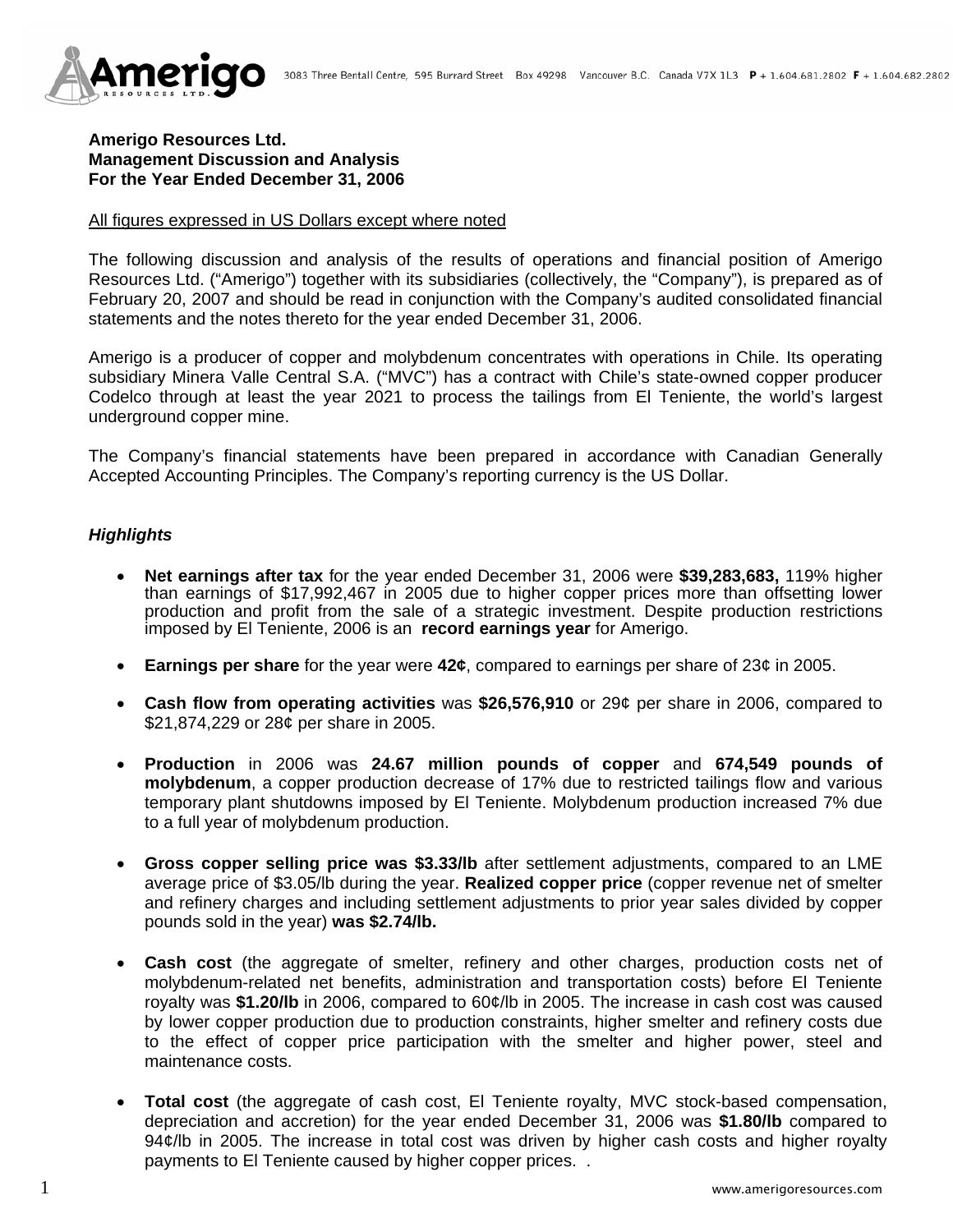- **Capital plant expenditures** for the construction of two thickeners and an industrial water recovery system required to meet Chilean environmental regulations and for the final stages of the MVC plant expansion were **\$31,943,881** in 2006, funded substantially from operating cash flow.
- **Cash balance** was **\$26,574,059** at December 31, 2006 after \$27,890,637 of cash payments for capital expenditures, dividend payments of \$7,449,203 and the repayment in full of a \$3,736,979 note and interest that was issued in 2003 in connection with the acquisition of MVC.
- **Dividend**  In accordance with Amerigo's stated policy, two semi-annual dividends of Cdn 4.5¢ per share each were paid in 2006, for aggregate dividends of \$7,449,203.
- **Determination of Dividend**  Amerigo's Board of Directors will consider and resolve on the level of the next semi-annual dividend at its scheduled February 24, 2007 meeting.
- **Cash and marketable securities** are **\$27,581,427** at the date of this report.

# *Overall Performance*

Net earnings after tax for the year ended December 31, 2006 were \$39,283,683, 119% higher than net earnings of \$17,992,467 in fiscal 2005 due to higher copper prices which more than offset lower production.

Revenue of \$82,054,432 is derived from the sale of 24.91 million pounds of copper and 697,171 pounds of molybdenum. Other revenue of \$2,150,853 is from molybdenum tolling fees.

In fiscal 2006, the Company's activities contributed to operating cash flow of \$26,576,910, which includes the effect of changes in non-cash working capital accounts. Cash resources of \$27,890,637 were allocated to investing activities in the year, mainly for the construction of two thickeners and an industrial water recovery system to comply with recently implemented environmental regulations in Chile, and for the final stages of the MVC plant expansion. Amerigo also made a strategic investment in Chariot Resources Limited ("Chariot"), an issuer listed on the TSX that is developing the Marcona copper project in Peru. The Chariot investment was substantially sold during the year resulting in a gain on sale of investment of \$8,530,377.

In fiscal 2006 Amerigo received \$14,554,274 net of issue costs from the sale of 7 million of its common shares pursuant to a bought deal offering under a short term prospectus and \$925,698 from the exercise of stock purchase options. Amerigo also paid two semi-annual dividends in the aggregate amount of \$7,449,203 and repurchased 712,600 shares for cancellation at a cost of \$1,131,443.

At December 31, 2006 the Company had a strong balance sheet, with \$26,574,059 in cash and cash equivalents and working capital of \$25,047,681. This compares to cash and cash equivalents of \$12,953,516 and working capital of \$8,236,363 at December 31, 2005. Amerigo is well-positioned to evaluate and pursue further investment opportunities in 2007.

|                            | 12 months ended<br><b>December 31, 2006</b> | 12 months ended<br><b>December 31, 2005</b> | 12 months ended<br><b>December 31, 2004</b> |
|----------------------------|---------------------------------------------|---------------------------------------------|---------------------------------------------|
| Total revenue              | \$84,205,285                                | \$58,328,082                                | \$35,241,609                                |
| Net income                 | 39,283,683                                  | 17,992,467                                  | $10,049,614$ <sup>1</sup>                   |
| Earnings per share         | 0.42                                        | 0.23                                        | 0.16 <sup>1</sup>                           |
| Diluted earnings per share | 0.42                                        | 0.20                                        | $0.12^{\circ}$                              |

# **Selected Annual Information**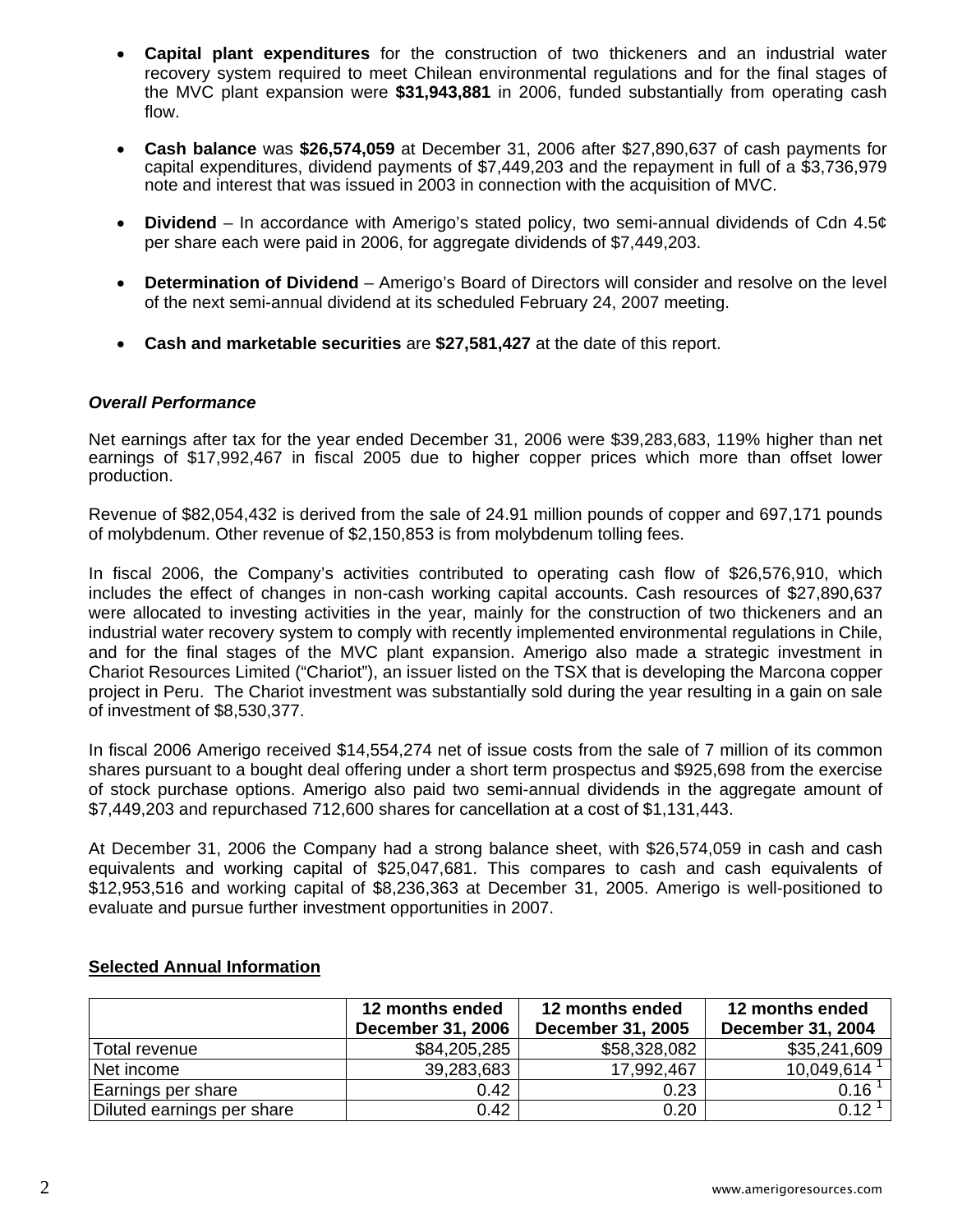|                             | At December 31,<br>2006 | At December 31,<br>2005 | At December 31.<br>2004    |
|-----------------------------|-------------------------|-------------------------|----------------------------|
| Total assets                | \$134,304,048           | \$87,239,450            | $$49,747,212$ <sup>2</sup> |
| Total long-term liabilities | 7,204,755               | 6,933,480               | 9,100,919 <sup>2</sup>     |
| Cash dividends declared     | 7,449,203               | 3,152,777               | Nil                        |

 $1$  Adjusted from net income of \$10,941,614 to account for retroactive restatements to earnings of (\$891,584) due to the elimination under Canadian GAAP of certain Chilean future income tax assets.

 $2$  Adjusted from total assets of \$48,469,945 to account for a future income tax asset of \$1,277,467 in connection with the Company's contractual rights.

 2 <sup>2</sup> Adjusted from long-term liabilities of \$6,185,287 to account for adjustments of \$2,915,632 to future income tax liabilities.

# *Results of Operations – Year Ended December 31, 2006*

#### **Revenue**

Total revenue in 2006 of \$84,205,285 included copper revenue of \$68,140,357, molybdenum revenue of \$13,914,075 and tolling revenue of \$2,150,853. Copper and molybdenum revenues are net of smelter, refinery and roasting charges.

Copper revenue increased from 2005 due to significantly higher copper prices, despite a 13% reduction in annual sales volume. In 2006 the Company sold 11,300 tonnes or 24.91 million pounds of copper, down from 28.92 million pounds sold in 2005, following restricted tailings flow and various temporary plant shutdowns imposed by El Teniente. The Company's annual realized copper price was \$2.74/lb in 2006, a significant increase from its realized copper price of \$1.34/lb in 2005. The realized copper price is calculated by dividing annual copper revenue (net of smelter and refinery charges and including settlement adjustments to the prior year's sales) by the number of pounds of copper sold in the year.

In 2006 the Company's gross copper selling price was \$3.33/lb (2005: \$1.73/lb). Gross copper selling price is calculated by dividing copper revenue (before smelter and refinery charges and including settlement adjustments to the prior year's sales) by the number of pounds of copper sold in the year. In 2006, the Company's gross copper selling price was higher than the average LME cash copper price of \$3.05/lb due to pricing adjustments related to the fact that sales are priced on an M+3 basis.

Copper produced by the Company is sold under a written sales agreement with Chile's Empresa Nacional de Minería ("Enami" or the "smelter"). The agreement with Enami establishes a delivery schedule of monthly sales quotas and sets the Company's copper sale price at the average market price for the third month after delivery ("M+3"). Accordingly, provided monthly quotas are met, all copper delivered by the Company to the smelter in one quarter is sold at market prices prevailing in the following quarter. However, where production falls short of the monthly quota for a scheduled month of delivery, the quota is carried forward to a subsequent calendar month and the Company receives a sale price calculated for the originally scheduled month of delivery until the quota is met. The Company believes that this pricing arrangement is standard in the industry.

In 2006, due to production restrictions imposed by El Teniente, MVC sold significantly less copper than estimated under the original 2006 concentrate supply quota with Enami. To address this matter, MVC and Enami agreed to lower the supply quotas for September, October, November and December 2006, and to maintain smelter and refinery charges at 2006 pricing until MVC meets the 2006 revised quota, at which time Enami and MVC will meet to discuss terms for 2007. It is projected that the 2006 revised quota will be met during April 2007. This agreement has reduced the Company's exposure to increases or decreases in copper prices until the 2006 revised quota is met, as illustrated below (pricing  $= M+3$ ):

- January 2007 deliveries: August 2006 quota (November 2006 average prices)
- February 2007 deliveries: August and September 2006 quotas (November and December 2006 average prices)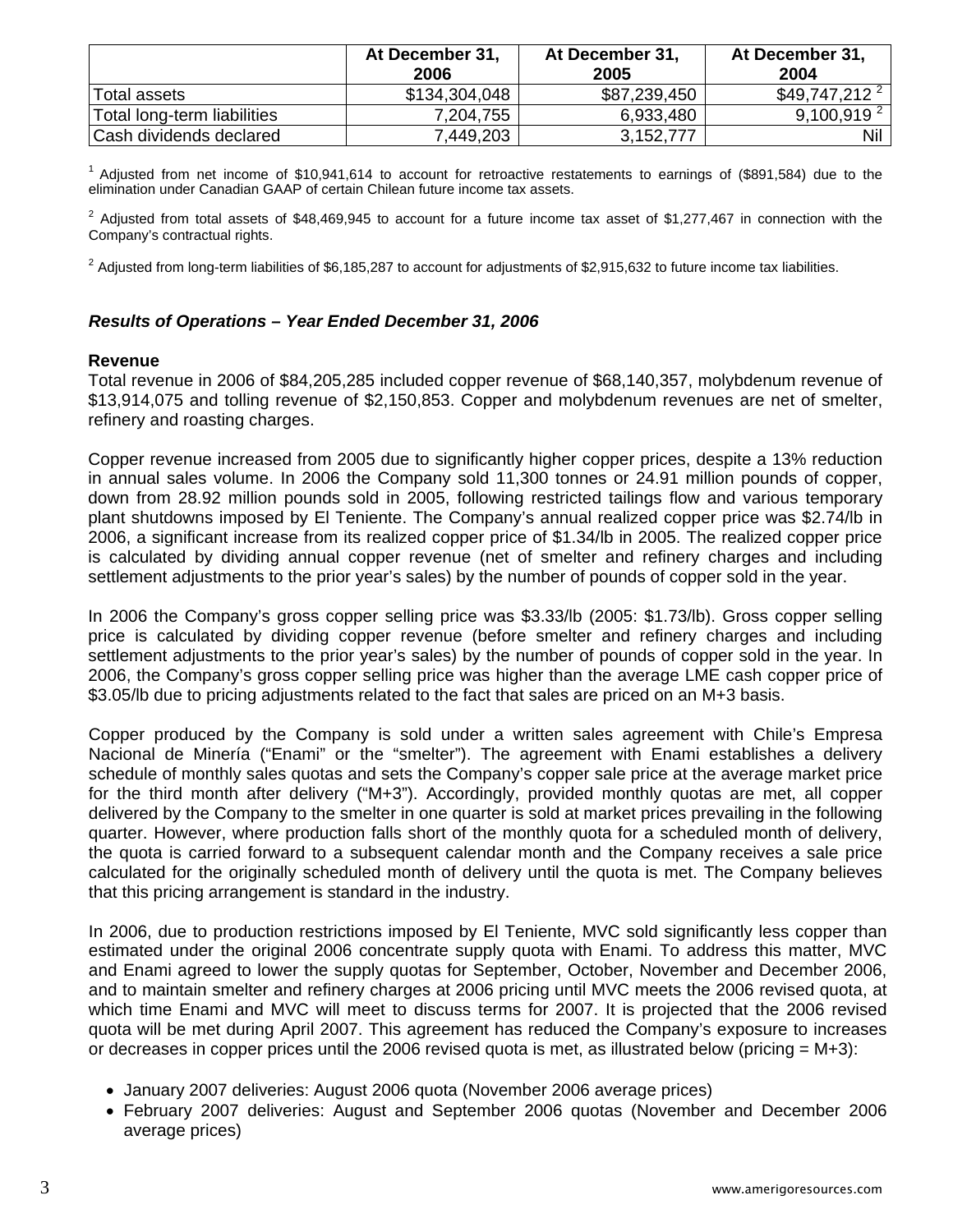- March 2007 deliveries: September, October and November 2006 quotas (December 2006, January 2007 and February 2007 prices)
- April 2007 deliveries: November and December 2006 quotas (February and March 2007 prices)

Molybdenum revenue increased in 2006 due to a full year of molybdenum production, compared to a nine-month production period in 2005, given that the molybdenum plant was completed in March 2005. In 2006 the Company sold 697,171 pounds of molybdenum at a gross moly selling price of \$24.34/lb, compared to 651,071 pounds sold in 2005 at a gross selling price of \$26.40/lb. Gross molybdenum selling prices are calculated by dividing moly revenue (before roasting charges and including settlement adjustments to the prior year's sales) by the number of pounds of moly sold in the year.

Molybdenum produced by the Company is sold under a written sales agreement with Chile's Molibdenos y Metales S.A. ("Molymet"), which provides that the sale price is the average market price for the first ("M+1"), second ("M+2") or third ("M+3") month after delivery, with each delivery period nominated at the election of Molymet. In 2006 the sale price nominated by Molymet was predominantly M+3.

Revenue from the sale of the Company's copper and molybdenum concentrates is recorded net of smelter, refinery and roaster charges when persuasive evidence of a sales arrangement exists, delivery has occurred, the rights and obligations of ownership have passed to the customer and the sale price is determinable.

Sales are recognized into revenue using forward copper prices for the expected date of final settlement and spot prices for molybdenum, and adjustments to revenue are made at the end of each month to reflect changes in market prices until the sale price is settled under the terms of the agreement. This practice increases the sensitivity of the Company's reported revenue to increases and decreases in copper and molybdenum prices. In a period of rising prices, not only will the Company record higher revenue for deliveries in the period, but it will also record favourable adjustments to revenue for copper and molybdenum delivered in the prior period. Similarly, in a period of declining prices, the Company will be required to record lower revenues for current deliveries and negative adjustments to revenue for the prior period's deliveries.

The Company has a tolling agreement with Codelco's Chuquicamata division to process certain of Chuquicamata's molybdenum-copper bulk concentrates at MVC's plant. In 2006, 2,665 tonnes of Chuquicamata concentrates were processed by the Company, in contrast to 6,810 tonnes processed in 2005, which resulted in tolling revenue of \$2,150,853 in 2006 and \$5,417,507 in 2005. Tolling revenue is recognized when the processing is completed, the amounts to be received are known and collection is reasonably assured.

#### **Production**

In 2006, the Company produced 11,189 tonnes or 24.67 million pounds of copper compared to 13,552 tonnes or 29.88 million pounds of copper produced in 2005, a 17% decrease. Production was below budget following various temporary plant shutdowns and El Teniente's decision to restrict the tailings flow between MVC and El Teniente's Caren tailings impoundment from mid-August 2006 to early January 2007, due to environmental concerns, both with respect to the volume of water in the tailings being sent to Caren and the structural condition of the Cachapoal 2 bridge that forms part of the tailings launder downstream from MVC. Fresh tailings were diverted to Colihues during this period. In May 2006, the same environmental concerns had prompted El Teniente to ask MVC to temporarily stop processing tailings from Colihues. As of the date of this report, the Colihues restrictions are still in place.

In 2006 molybdenum production was 674,549 lbs, compared to 631,843 lbs produced in 2005, a 7% increase in production due to a full year of molybdenum production. Molybdenum production in 2006 was affected by the restricted tailings flow to MVC and by lower than historical molybdenum content in fresh tailings.

Despite the production challenges faced in 2006, the Company remains committed to attain its goals of annualized production rates of 60 million pounds of copper and 1 million pounds of molybdenum by the end of 2007, subject to approval from El Teniente to recommence operations at Colihues.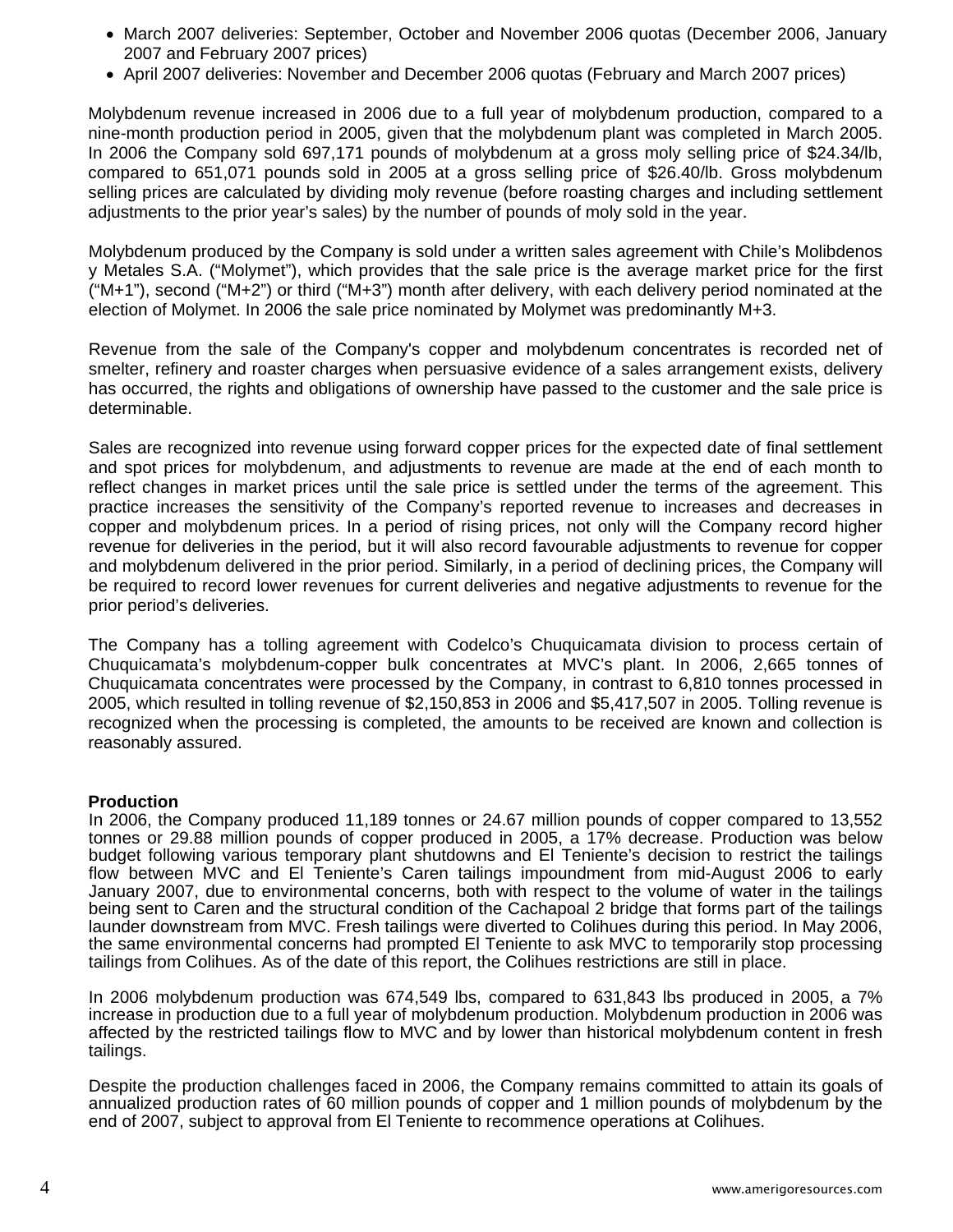# **Cash Cost and Total Cost**

Cash cost and total cost are non-GAAP measures prepared on a basis consistent with the industry standard Brook Hunt definitions. Cash cost is the aggregate of copper and molybdenum production costs, smelter and refinery charges, administration and transportation costs, minus molybdenum byproduct credits. Total cost is the aggregate of cash cost, El Teniente royalty, depreciation, amortization and asset retirement accretion cost.

The Company's cash costs for the last two fiscal periods (\$/lb of copper produced) were as follows:

|                      | Q1-2006 | Q2-2006 | Q3-2006 | Q4-2006 | 2006   |
|----------------------|---------|---------|---------|---------|--------|
| Cu and Mo production | 1.07    | 1.24    | 1.24    | 1.14    | 1.17   |
| By-product credits   | (0.35)  | (0.99)  | (0.98)  | (0.40)  | (0.65) |
| Smelter & refinery   | 0.59    | 0.57    | 0.67    | 0.59    | 0.60   |
| Administration       | 0.05    | 0.05    | 0.07    | 0.07    | 0.05   |
| Transportation       | 0.03    | 0.03    | 0.03    | 0.03    | 0.03   |
| <b>Cash Cost</b>     | \$1.39  | \$0.90  | \$1.03  | \$1.43  | \$1.20 |
|                      |         |         |         |         |        |
|                      | Q1-2005 | Q2-2005 | Q3-2005 | Q4-2005 | 2005   |
| Cu and Mo production | 0.50    | 0.74    | 0.85    | 1.14    | 0.81   |
| By-product credits   |         | (0.61)  | (1.05)  | (0.95)  | (0.65) |
| Smelter & refinery   | 0.36    |         |         |         | 0.38   |
|                      |         | 0.40    | 0.36    | 0.40    |        |
| Administration       | 0.03    | 0.04    | 0.04    | 0.06    | 0.04   |
| Transportation       | 0.02    | 0.02    | 0.02    | 0.02    | 0.02   |

Cash cost is driven mainly by production costs, smelter/refinery costs and moly by-product credits. This cost is expressed as a unit cost and therefore all things being equal will increase as production decreases.

In fiscal 2006, cash cost was \$1.20/lb, compared to a cash cost of \$0.60/lb in the preceding year. The most significant increase (\$0.36/lb) in cash cost comes from copper and molybdenum unit production costs, as a result of lower production, the effect on costs of a stronger Chilean peso and higher steel and energy costs. Smelter and refinery costs increased by \$0.22/lb in 2006 due to higher copper prices. Smelter and refinery costs will decrease as copper prices decline due to the price participation formula. Administration and transportation costs increased by \$0.01/lb respectively in 2006.

While molybdenum by-product credits are volatile in nature as they are impacted by settlement adjustments to prior quarter moly sales and by the Chuquicamata tonnage processed in a given period, these credits were \$0.65/lb in both 2006 and 2005, as the lower credits coming from lower moly and Chuquicamata revenue in 2006 were divided over lower copper production.

The Company's total costs for the last two fiscal periods (\$/lb of copper produced) were as follows:

|                                     | Q1-2006 | Q2-<br>2006 | Q3-2006 | Q4-2006 | 2006   |
|-------------------------------------|---------|-------------|---------|---------|--------|
| Cash cost                           | 1.39    | 0.90        | 1.03    | 1.43    | 1.20   |
| El Teniente royalty                 | 0.39    | 0.53        | 0.69    | 0.52    | 0.52   |
| Amortization/depreciation/accretion | 0.06    | 0.07        | 0.11    | 0.05    | 0.07   |
| Stock-based compensation            | 0.01    | 0.01        | 0.01    | 0.01    | 0.01   |
| <b>Total Cost</b>                   | \$1.85  | \$1.51      | \$1.84  | \$2.01  | \$1.80 |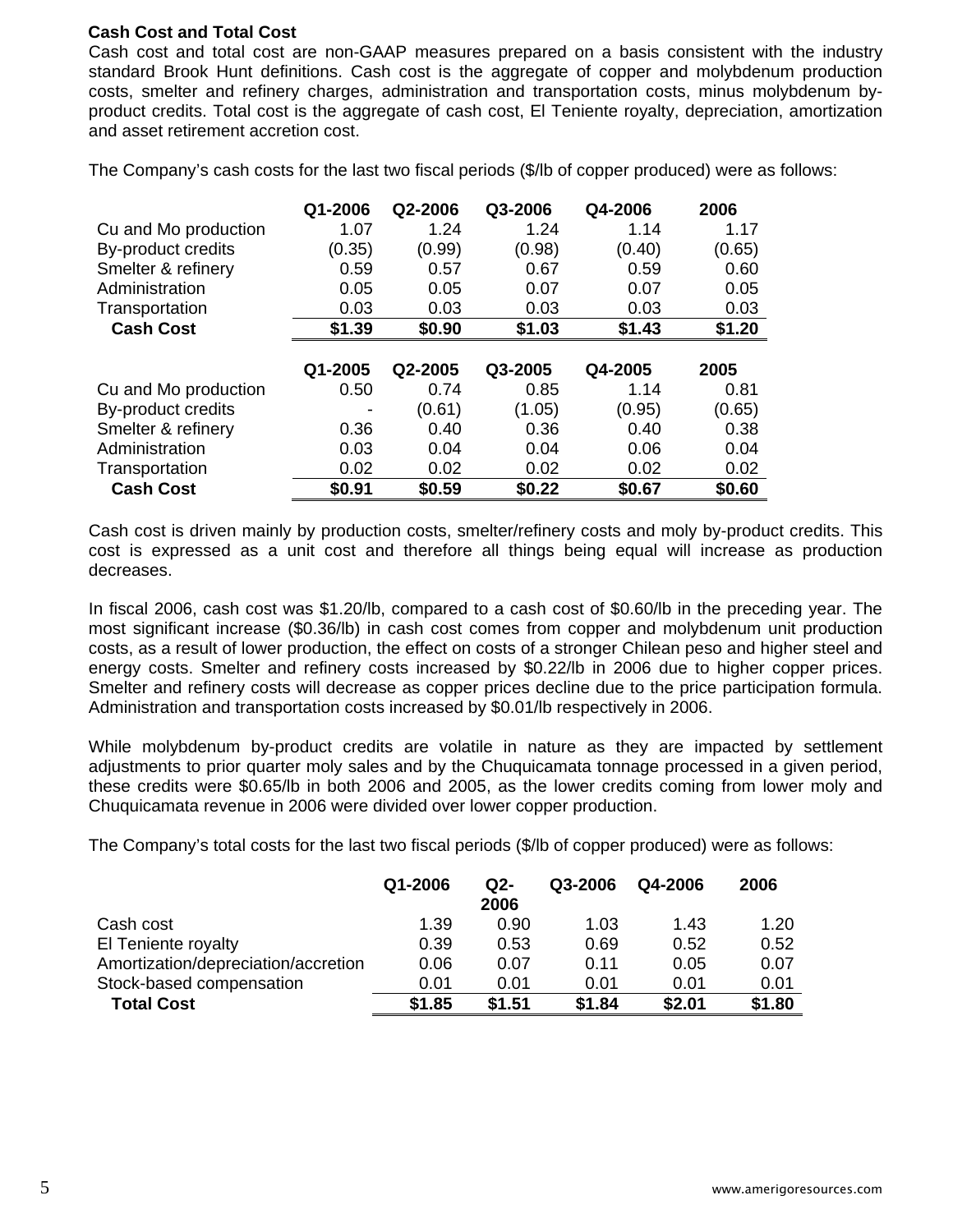|                                     | Q1-2005 | Q2-    | Q3-2005 | Q4-2005 | 2005   |
|-------------------------------------|---------|--------|---------|---------|--------|
|                                     |         | 2005   |         |         |        |
| Cash cost                           | 0.91    | 0.59   | 0.22    | 0.67    | 0.60   |
| El Teniente royalty                 | 0.19    | 0.25   | 0.30    | 0.39    | 0.28   |
| Amortization/depreciation/accretion | 0.04    | 0.05   | 0.05    | 0.05    | 0.05   |
| Stock-based compensation            | 0.02    |        | -       | $\,$    | 0.01   |
| <b>Total Cost</b>                   | \$1.16  | \$0.89 | \$0.57  | \$1.11  | \$0.94 |

Total cost in 2006 was \$1.80/lb, compared to total cost of \$0.94/lb in 2005. The most significant impact on total cost is a \$0.60/lb increase in cash cost, followed by a \$0.24/lb increase from El Teniente royalty, due mainly to higher copper prices.

The El Teniente royalty is based mainly on copper price; the royalty for fresh tailings declines to zero at a copper price of \$0.80/lb or less, making MVC a copper producer whose costs decrease as copper prices decline.

### **Operating Costs and Expenses**

Production costs include copper and molybdenum production costs, maintenance costs and Chuquicamata tolling costs. In 2006, production costs were \$28,823,890 compared to production costs of \$24,227,606 in 2005. The \$4,596,284 increase in production costs is explained mainly by higher power and steel prices, and higher overall costs in Chile.

In 2006 the El Teniente royalty was \$12,776,390 compared to \$8,437,862 in 2005. The royalty increases or decreases as a function of copper and molybdenum prices and sales. The significant copper price increase in 2006 compared to 2005 accounts for the increased royalty cost despite lower sales volume for copper.

Administration expenses were \$1,409,981 in 2006, \$203,714 higher than in 2005 due to higher professional fees and salaries in Chile, and higher costs coming from a stronger Chilean peso.

Amortization cost increased by \$280,235 to \$1,618,424 in 2006, due to a higher asset base at MVC. Stock-based compensation for options granted to MVC employees was \$218,412 in 2006 and \$149,085 in 2005, for the same number of options granted.

Costs not related to MVC's production operations are identified as "Other Expenses" and were \$3,140,918 in 2006 and \$2,025,005 in 2005, an increase of \$1,115,913. The most significant expenses in 2006 were salaries, management and professional fees of \$1,295,705 (2005: \$732,279), which in 2006 include bonuses paid or accrued to senior management for 2005 and 2006 corporate performance. No bonus was accrued in 2005. Stock-based compensation in 2006 was \$673,755, compared to \$396,004 in 2005 for substantially the same number of options vested, due to higher stock volatility. Office and general expenses were \$597,753 (2005: \$228,061) due to higher rent, travel and office expense and to expenses incurred in Chile that are not related to MVC's production operations. Other expenses are comparable to 2005 levels.

Non-operating items in 2006 include a gain on sale of investment of \$8,530,377 from the sale of substantially all the Chariot investment held by the Company, interest income of \$760,236 (2005: \$374,604), a foreign exchange gain of \$492,168 (2005: \$1,944,800), a gain on settlement of debt of \$202,027 (\$Nil in 2005) and other income of \$112,821 (2005: \$94,423). In 2005 the Company also recorded a gain on disposition of mineral properties of \$427,455 and investment income of \$32,062. The variance in foreign exchange gains is due to significantly lower fluctuations of the Chilean Peso with regards to the US Dollar in 2006, and to an unrealized foreign exchange expense at year end from the decline in value of the Canadian dollar to the US dollar, given that the Company held a considerable portion of its cash position in Canadian dollars at year end. The Company will continue to hold its cash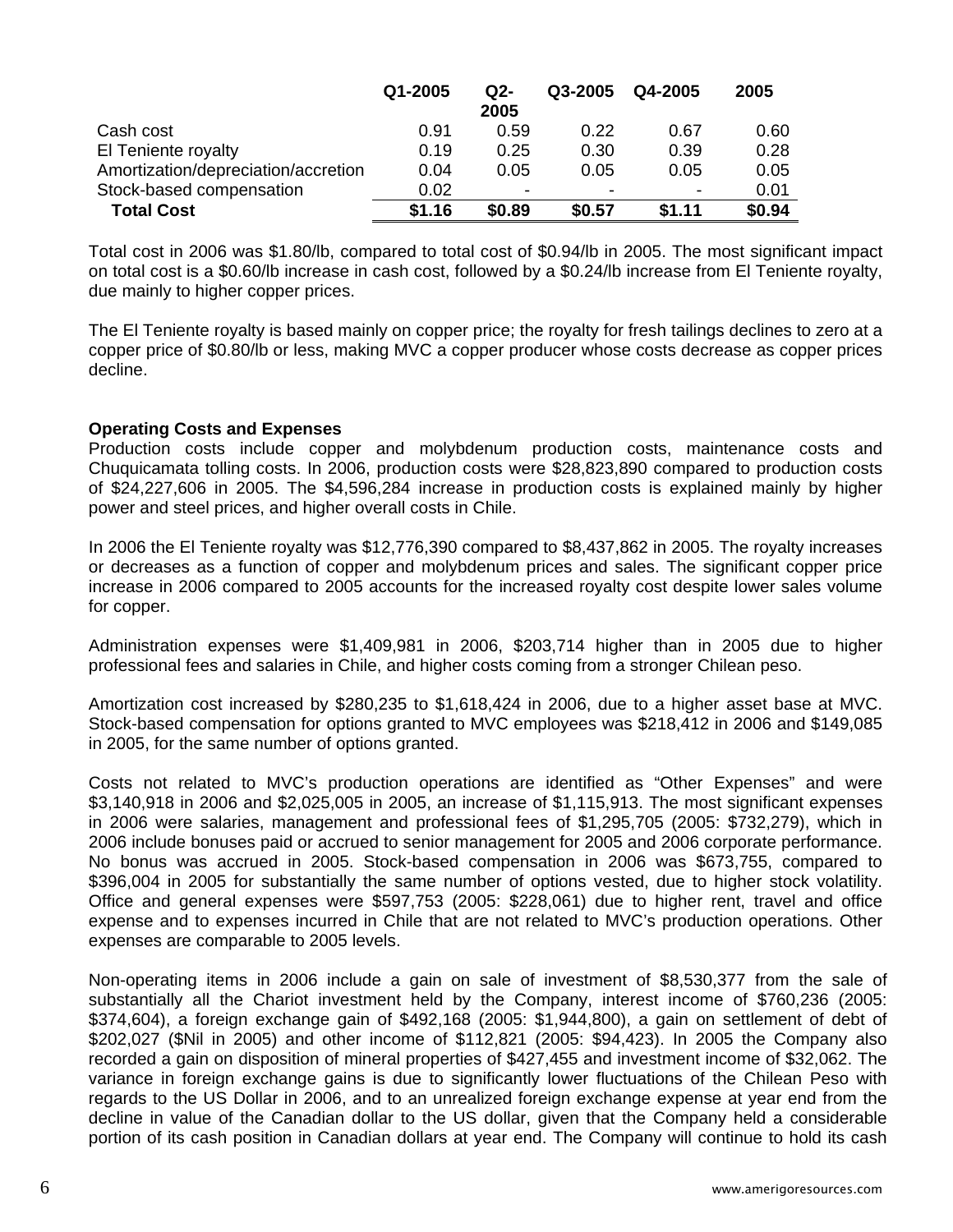position significantly in Canadian dollars and expects this temporary foreign exchange loss to be reversed in subsequent periods.

The Company recorded income tax expense net of recoveries of \$5,690,569 in 2006, compared to income tax expense net of recoveries of \$4,390,854 in 2005. Tax expense in relation to earnings before taxes is significantly lower in 2006 as there is no tax expense or tax payable associated with the gain on sale of the Chariot investment due to the utilization of a portion of previously unrecognized tax losses in Canada.

### **Operating Cash Flows**

In 2006, the Company's activities generated operating cash flow of \$26,576,910 (or 29¢ per share, a non-GAAP measure), which includes the effect of changes in non-cash working capital items, compared to operating cash flow of \$21,874,229 or 28¢ per share in 2005.

|                            | Qtr. ended Dec. | Qtr. ended Sept. | Qtr. ended June | Qtr. ended     |
|----------------------------|-----------------|------------------|-----------------|----------------|
|                            | 31, 2006        | 30, 2006         | 30, 2006        | March 31, 2006 |
| Total revenue              | \$19,944,732    | \$19,739,861     | \$27,482,949    | \$17,037,743   |
| Net income                 | 13,981,236      | 8,251,071        | 12,444,608      | 4,606,768      |
| Earnings<br>per            |                 |                  |                 |                |
| share                      | 0.1490          | 0.0877           | 0.1322          | 0.0524         |
| <b>Diluted</b><br>earnings |                 |                  |                 |                |
| per share                  | 0.1475          | 0.0868           | 0.1285          | 0.0515         |

### *Summary of Quarterly Results*

|                            | Qtr. ended Dec.<br>31, 2005 | Qtr. ended Sept.<br>30, 2005 | Qtr. ended June<br>30, 2005 | Qtr. ended<br>March 31, 2005 |
|----------------------------|-----------------------------|------------------------------|-----------------------------|------------------------------|
| Total revenue              | \$19,459,021                | \$17,702,172                 | \$12,768,609                | \$8,398,280                  |
| Net income                 | 5,208,566                   | 6,503,415                    | 4,635,764                   | 1,644,722                    |
| Earnings per share         | 0.0604                      | 0.0757                       | 0.0607                      | 0.0237                       |
| <b>Diluted</b><br>earnings |                             |                              |                             |                              |
| per share                  | 0.0588                      | 0.0735                       | 0.0525                      | 0.0186                       |

#### *Liquidity and Capital Resources*

Amerigo's cash and cash equivalents at December 31, 2006 were \$26,574,059, compared to \$12,953,516 at December 31, 2005. The Company's working capital at December 31, 2006 was \$25,047,681 compared to \$8,236,363 at December 31, 2005. The Company continues to be able to generate sufficient cash resources in the short and long-term to maintain existing operations and to evaluate and pursue further investment opportunities in 2007.

During the year ended December 31, 2006 Amerigo received net proceeds of \$14,554,274 from the issuance of 7 million shares by way of a bought deal offering under a short form prospectus and \$925,698 from the exercise of stock options.

Amerigo also purchased and cancelled 712,600 of its common shares at a total cost of \$1,131,443. A premium on the purchase of shares for cancellation of \$719,244 was applied against Retained Earnings. The purchase of shares for cancellation took place under the terms of a normal course issuer bid through the facilities of the Toronto Stock Exchange ("TSX"), whereby Amerigo was entitled to purchase for cancellation up to 7,845,154 of its common shares during the one-year period ending on November 13, 2006. The term of the normal course issuer bid was renewed and Amerigo is currently entitled to purchase for cancellation up to 2,612,815 of its common shares during the one-year period ending on November 13, 2007. No further shares have been purchased for cancellation up to the date of this report.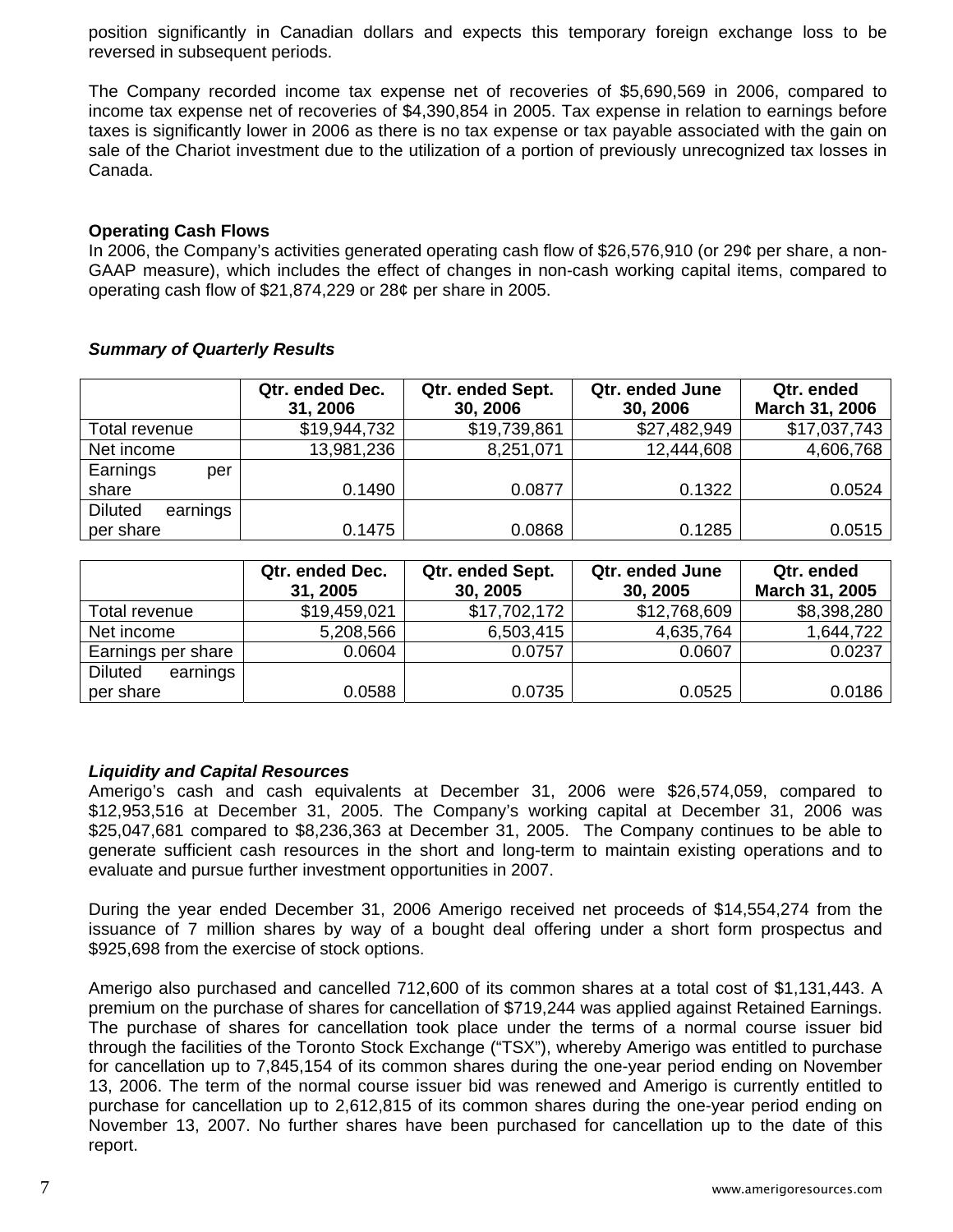On April 26, 2006, MVC obtained a short-term loan of Chilean Pesos \$2,000,000,000 (approximately \$4,000,000) from a Chilean bank at an annual borrowing rate of 7.68%. These funds were used to finance timing differences between accounts receivable and accounts payable. The Company repaid this loan in full on December 29, 2006.

On July 6, 2006, the Company paid in cash a \$3,400,000 note and accrued interest of \$539,006, due in connection with the acquisition of MVC. The Company negotiated a 5% discount on the principal and interest of the note, resulting in a \$202,027 gain realized on settlement of the debt.

The Company's long-term liabilities (Other Payables, Asset Retirement Obligations and Future Income Tax Liabilities) at December 31, 2006 were \$7,204,755 compared to \$6,933,480 on December 31, 2005.

The Company is not subject to debt covenants and does not anticipate it will incur any default or arrears on payment of leases, debt principal or interest.

The Company's gross copper sales are dependent on sales volumes and market prices for copper. Average LME cash copper prices in 2006 were the following:

| January  | \$2.1475 | April | \$2,8975 | July      | \$3.4982 | October  | \$3.4021 |
|----------|----------|-------|----------|-----------|----------|----------|----------|
| February | 2.2600   | Mav   | 3.6495   | August    | 3.4907   | November | 3.1884   |
| March    | ?.3146   | June  | 3.2648   | September | 3.4484   | December | 3.0278   |

In accordance with its stated dividend policy, on February 14, 2006 Amerigo declared a semi-annual dividend of Cdn 4.5¢per share payable to shareholders of record as of March 31, 2006, for a total of \$3,630,307 paid on April 7, 2006; on July 31, 2006 Amerigo declared a second semi-annual dividend of Cdn 4.5¢ per share payable to shareholders of record as of August 18, 2006, for a total of \$3,818,896 paid on September 1, 2006.

As of December 31, 2006 Amerigo had 2,902,000 outstanding share purchase options (with exercise prices ranging from Cdn\$1.23 to Cdn\$2.71). During the year ended December 31, 2006, 930,000 options were exercised for net proceeds of \$925,698 and 1,535,000 options were granted (1,335,000 exercisable at a price of Cdn\$2.71 per share and 200,000 exercisable at a price of Cdn\$2.43 per share).

Stock-based compensation is recognized as options vest. The 1,335,000 options granted in Q1-2006 vested in four equal installments, on March 31, June 30, September 30 and December 31, 2006. Amerigo recorded in aggregate a stock-based compensation expense of \$833,093 for these options, of which \$218,412 was charged to Costs as the options were granted to MVC employees and \$614,681 was charged to Other Expenses.

The 200,000 options granted in Q3-2006 vest in four equal installments, on September 30, 2006, December 31, 2006, March 31, 2007 and June 30, 2007. For the options vested on September 30 and December 31, 2006, Amerigo recorded a stock-based compensation expense of \$59,074 charged to Other Expenses.

#### **Investing Activities**

In the year ended December 31, 2006, the Company incurred \$31,943,881 in capital expenditures in MVC. These capital expenditures were funded substantially from operating cash flow and were primarily for the construction of two thickeners and an industrial water recovery system built in order to meet Chilean environmental regulations that came into effect in 2006, the construction of a pipeline system to divert tailings to Colihues, the final stages of the mill expansion project and equipment for the extraction of tailings from Colihues. At December 31, 2006, the Company had accounts payable and accrued liabilities of \$4,053,244 in connection with these capital expenditures.

On February 10, 2006, Amerigo acquired for investment purposes 25.6 million common shares and 11,532,000 share purchase warrants (the "Chariot Warrants") of Chariot. Each of the Chariot Warrants entitled Amerigo to purchase an additional common share of Chariot at a price of Cdn\$0.35 per share until December 22, 2006. Amerigo made subsequent purchases of Chariot shares during 2006 and on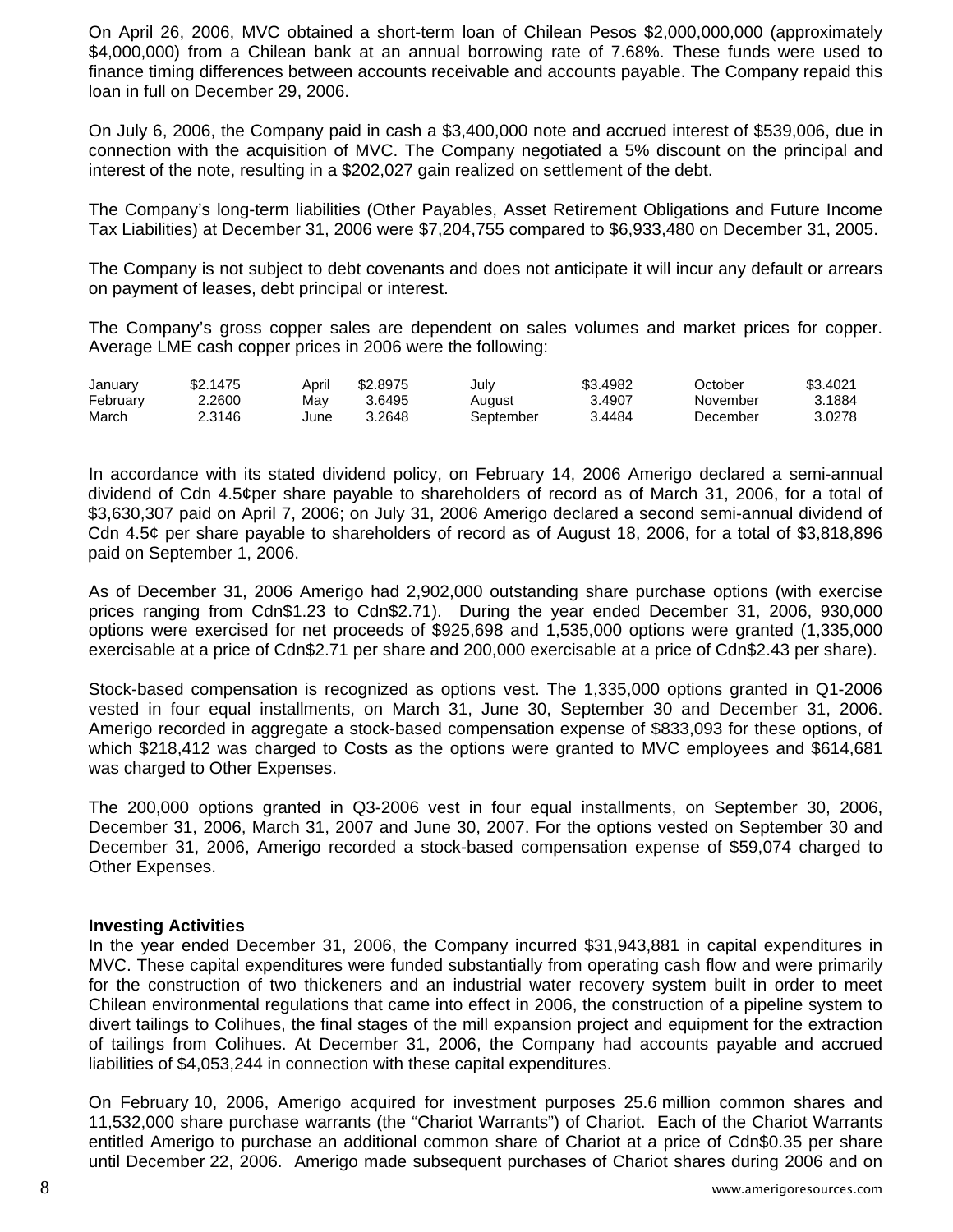October 20, 2006, sold a total of 31,812,500 Chariot common shares and 11,532,000 Chariot Warrants to an arm's-length party. The selling prices were Cdn\$0.65 per common share and Cdn\$0.30 for each Chariot Warrant. Total proceeds of the sale were \$21,271,128, which resulted in a gain on sale of investment of \$8,530,377.

In 2006, Amerigo increased its investment in Nikos Explorations Ltd. ("Nikos") by \$268,200. Nikos is an issuer listed on the TSX Venture Exchange. The total book value of the investment in Nikos is \$1,204,947. Amerigo holds approximately 26% of Nikos's issued and outstanding common shares (assuming the exercise of outstanding warrants).

# *Transactions with Related Parties*

a) Minority Interest

A detailed description of Minority Interest is provided in the Company's Audited Consolidated Financial Statements for the year ended December 31, 2006.

During the year ended December 31, 2006, royalty dividends totaling \$452,217 were paid or accrued to the Amerigo International Class A shareholders (2005: \$619,266). Royalty dividends are shown as Minority Interest in the Consolidated Statement of Operations. At December 31, 2006, \$42,857 of this amount remained outstanding (December 31, 2005: \$59,789).

b) Directors' fees and remuneration to officers

During the year ended December 31, 2006, the Company paid or accrued \$833,480 in fees to companies associated with certain directors and officers of Amerigo (2005: \$345,699). Included in these fees are bonuses of \$416,748 to senior management (2005: \$Nil). In the same period, Amerigo paid or accrued \$115,320 in directors' fees to independent directors (2005: \$80,309). Directors' fees and remuneration to officers are categorized as Salaries, Management and Professional Fees in Amerigo's consolidated financial statements. At December 31, 2006, an aggregate amount of \$230,970 was due to directors and officers in the ordinary course of business (December 31, 2005: \$46,778).

c) At December 31, 2006 one of Amerigo's officers acted as an officer and another as a director of Nikos.

# **Fourth Quarter**

Net earnings after tax in the three months ended December 31, 2006 ("Q4-2006") were \$13,981,236, compared to net earnings of \$5,208,566 in the three months ended December 31, 2005 ("Q4-2005").

# **Revenue**

Total revenue during Q4-2006 was \$19,944,732, which includes copper revenue of \$17,317,506 (Q4- 2005: \$12,174,062) and molybdenum revenue of \$2,627,226 (Q4-2005: \$3,949,634).

Copper revenue increased from Q4-2005 due to significantly higher copper prices, despite an 11% reduction in sales volume between the two quarters. In Q4-2006 the Company sold 2,957 tonnes or 6.52 million pounds of copper, down from 7.38 million pounds sold in Q4-2005, following restricted tailings flow imposed by El Teniente. The Company's quarterly realized copper price was \$2.66/lb in Q4-2006, a significant increase from its realized copper price of \$1.65/lb in Q4-2005. During Q4-2006, the Company's gross copper selling price was \$3.25/lb (Q4-2005: \$2.07/lb) and the average LME cash copper price was \$3.21/lb.

Molybdenum revenue in Q4-2006 was lower than in Q4-2005 due to lower sales volume. In Q4-2006 the Company sold 144,583 pounds of molybdenum at a gross moly selling price of \$22.16/lb, compared to 240,923 pounds sold in Q4-2005 at a gross selling price of \$19.99/lb.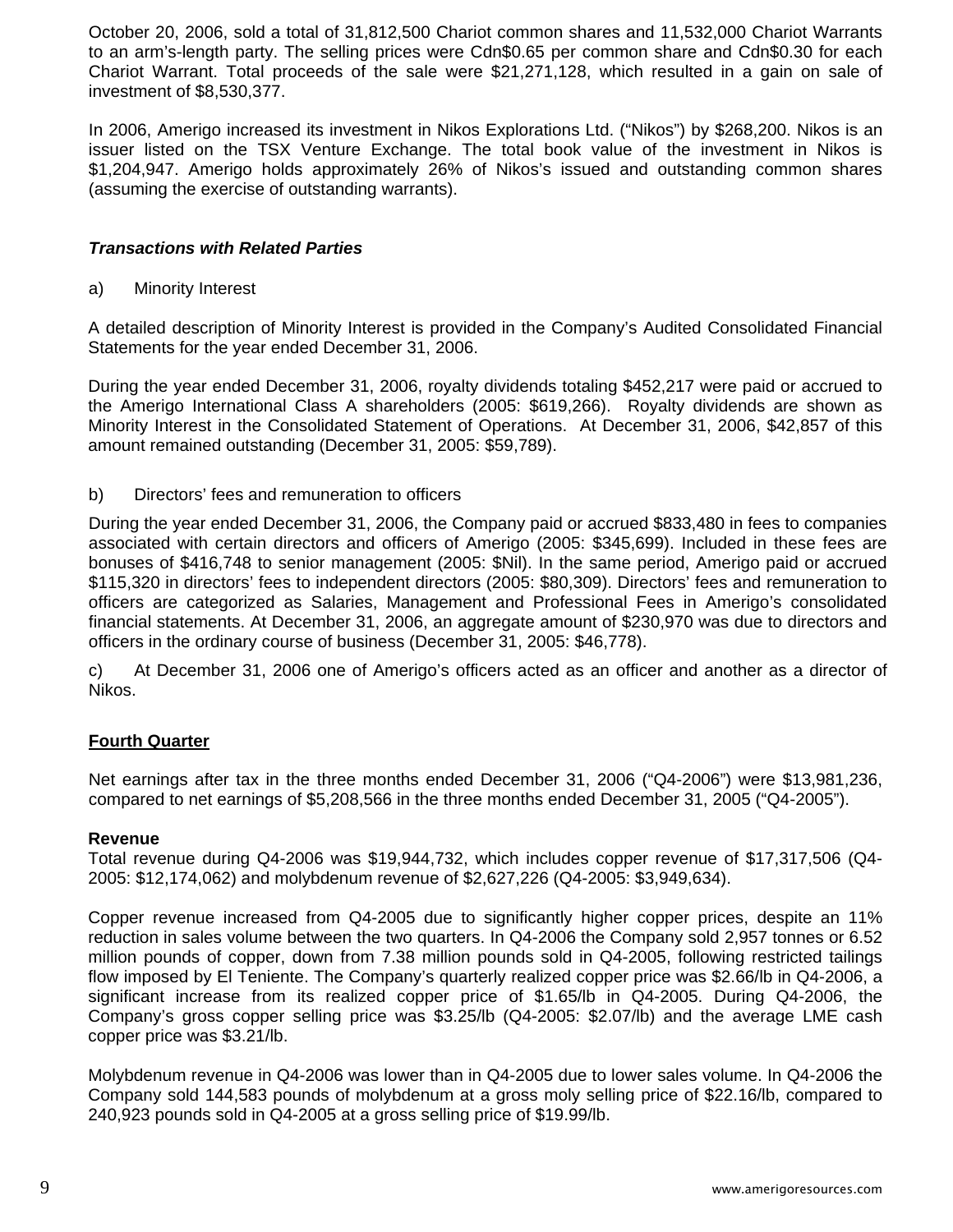There was no tolling revenue from Chuquicamata during Q4-2006. In Q4-2005, tolling revenue was \$3,335,325.

#### **Production**

In Q4-2006, the Company produced 3,007 tonnes or 6.63 million pounds of copper and 130,538 pounds of molybdenum. Results were below budget due to restricted tailings flow. In Q4-2005, copper production was 3,506 tonnes or 7.73 million pounds of copper and 245,950 pounds of molybdenum. Accordingly, Q4-2006 production shows reductions of 14% for copper and 47% for moly compared to Q4-2005. In addition to the effect of restricted tailings flow to MVC, molybdenum production was also affected by a significant decrease in molybdenum content in the fresh tailings.

#### **Cash Cost and Total Cost**

Cash cost in Q4-2006 was \$1.43/lb compared to \$0.67 in Q4-2005:

|                      | Q4-2006 | Q4-2005 |
|----------------------|---------|---------|
| Cu and Mo production | 1.14    | 1.14    |
| Smelter & refinery   | 0.59    | 0.40    |
| Administration       | 0.07    | 0.06    |
| Transportation       | 0.03    | 0.02    |
| By-product credits   | (0.40)  | (0.95)  |
| <b>Cash Cost</b>     | \$1.43  | \$0.67  |

The increase in cash cost results mainly from a lower by-product credit due to lower molybdenum sales and tolling revenue in Q4-2006. Also, smelter & refinery charges were higher in Q4-2006 due to higher copper prices. Administration and transportation costs increased by \$0.01/lb respectively as a result of higher costs in Chile in Q4-2006.

The Company's total cost in Q4-2006 was \$2.01/lb, compared to \$1.11/lb in Q4-2005:

|                           | Q4-2006 | Q4-2005 |
|---------------------------|---------|---------|
| Cash cost                 | 1.43    | 0.67    |
| El Teniente royalty       | 0.52    | 0.39    |
| Amortization/depreciation | 0.05    | 0.05    |
| Stock-based compensation  | 0.01    |         |
| Accretion cost            |         |         |
| <b>Total Cost</b>         | \$2.01  | \$1.11  |

In addition to the impact of a higher cash cost, the Teniente royalty had a significant effect on the increase in total cost in Q4-2006 compared to Q4-2005.

#### **Operating Costs and Expenses**

In Q4-2006, production costs were \$7,567,573 (Q4-2005: \$8,778,891). The \$1,211,318 decrease in production costs is explained by decreases in tolling costs of \$1,889,418 (as no Chuquicamata material was processed in Q4-2006) and in moly production costs of \$434,868 due to lower molybdenum production. The decrease in costs from these two factors was offset by higher maintenance costs and higher copper production costs due to environmental control and miscellaneous costs that are not associated with levels of production.

In Q4-2006 the El Teniente royalty was \$3,433,644 compared to \$2,980,792 in Q4-2005. The significant copper price increases in Q4-2006 from Q4-2005 account for the increased royalty cost despite lower sales volume for both copper and molybdenum.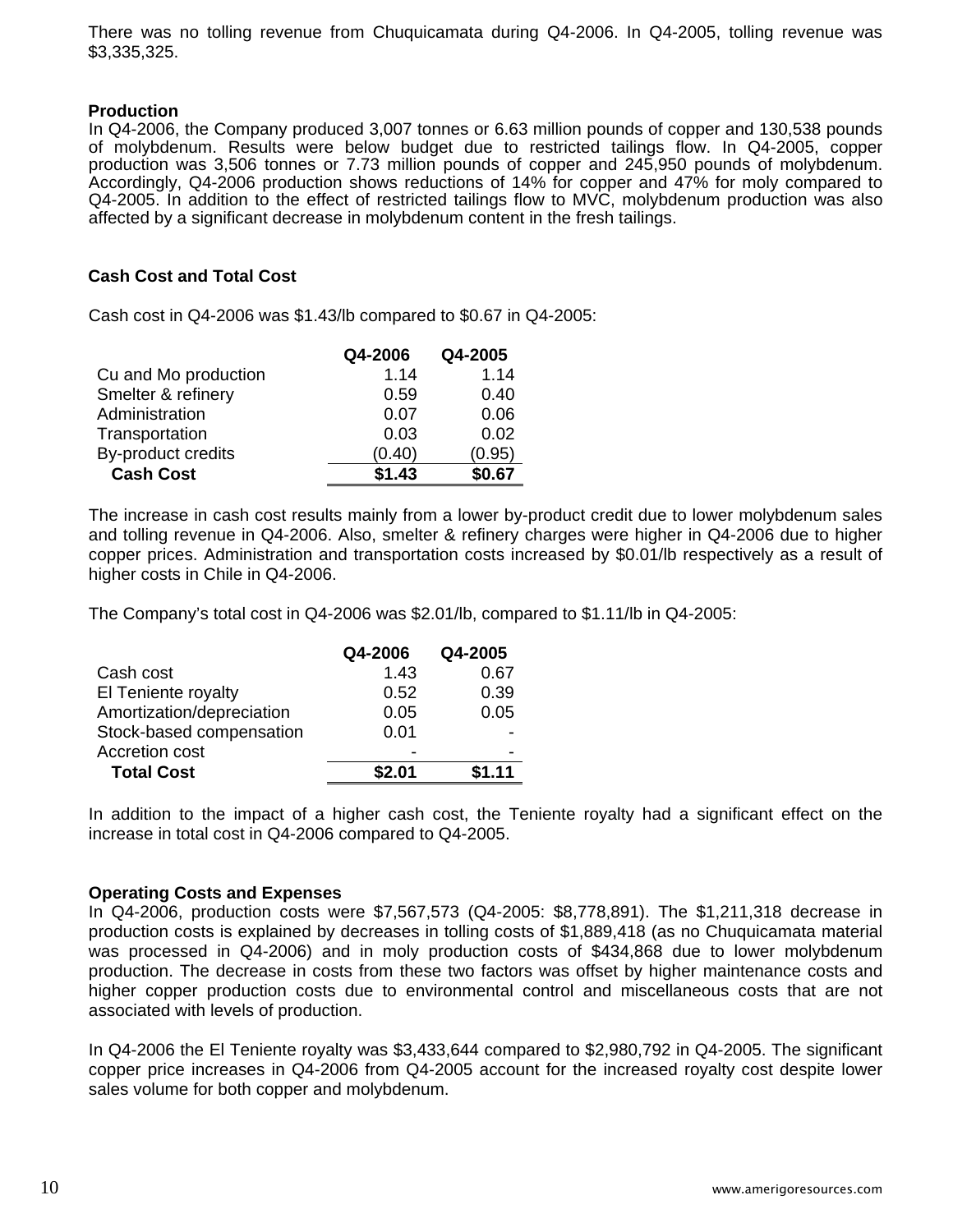Administration expenses were \$447,388 in Q4-2006 compared to \$434,440 in Q4-2005. Amortization cost of \$340,575 in Q4-2006 was comparable to Q4-2005 amortization. Stock-based compensation for options granted to MVC employees was \$53,459 in Q4-2006 and \$Nil in Q4-2005.

Costs not related to MVC's production operations are identified as "Other Expenses" and were \$868,506 in Q4-2006 and \$446,476 in Q4-2005. The most significant expenses in Q4-2006 were salaries, management and professional fees of \$436,979 (2005: \$250,439), which are higher due to accrued senior management performance bonuses in Q4-2006. Stock-based compensation in Q4-2006 was \$179,315 (\$Nil in Q4-2005) as this cost was recognized in 2006 as options vest on a quarterly basis, while in 2005 the cost of options was recognized fully in the quarter of issuance as options vested on grant. Office expense was \$135,759 in Q4-2006 (Q4-2005: \$113,201), the increase is from higher travel and office costs.

Non-operating items in Q4-2006 include a gain on settlement of investments of \$8,530,377 from the sale of substantially all the Chariot investment, a foreign exchange expense of \$589,213 (Q4-2005: gain of \$250,169), interest income of \$275,727 (Q4-2005: \$136,768) and other income of \$37,006 (Q4-2005: \$54,453). In Q4-2005 the Company also recorded investment income of \$32,062. The foreign exchange expense is significantly an unrealized expense, resulting from the decline in value of the Canadian dollar with respect to the US dollar at December 31, 2006, as the Company held most of its cash position in Canadian dollars at that date. The exchange rate of the Canadian dollar to the US dollar could reverse in 2007, offsetting this foreign exchange expense.

Despite the considerable increase in earnings in Q4-2006 from Q4-2005, the Company recorded income tax expense net of recoveries of \$1,155,419 in Q4-2006 and \$1,307,895 in Q4-2005, as there is no tax expense or tax payable associated with the gain on sale of the Chariot investment due to the utilization of a portion of previously unrecognized tax losses in Canada.

### *Critical Accounting Estimates*

The most significant estimates are related to the physical and economic lives of mineral assets, property, plant and equipment and their recoverability.

The Company depreciates assets, capitalized acquisition costs and contractual rights based on the units of production method, whereby management has estimated copper units of production to 2021 and proceeds to allocate amortization charges based on actual production on a monthly basis.

The Company estimates the recoverable value of plant and equipment at the end of its contract with Codelco will be at least \$2,000,000.

As required by accounting standards, Amerigo has calculated an asset retirement obligation based on a quoted market price of \$3,500,000 provided by an independent third party. Management estimates required to calculate the asset retirement obligation include projected annual inflation rates in Chile of 3% per annum and a market risk premium of 5%. The present value of the asset retirement obligation at the time of adoption was estimated to be \$1,851,055, which will be systematically accreted to a 2021 value of approximately \$6,256,000.

On June 30, 2005, Amerigo increased its interest in Nikos to 27% of Nikos's then current outstanding shares, a level where Amerigo is deemed to assert significant influence over Nikos. Accordingly, on that date the Company started using the equity method to account for its investment in Nikos. The Company had previously considered the Nikos shares to be a long-term investment and used the cost method to account for the investment.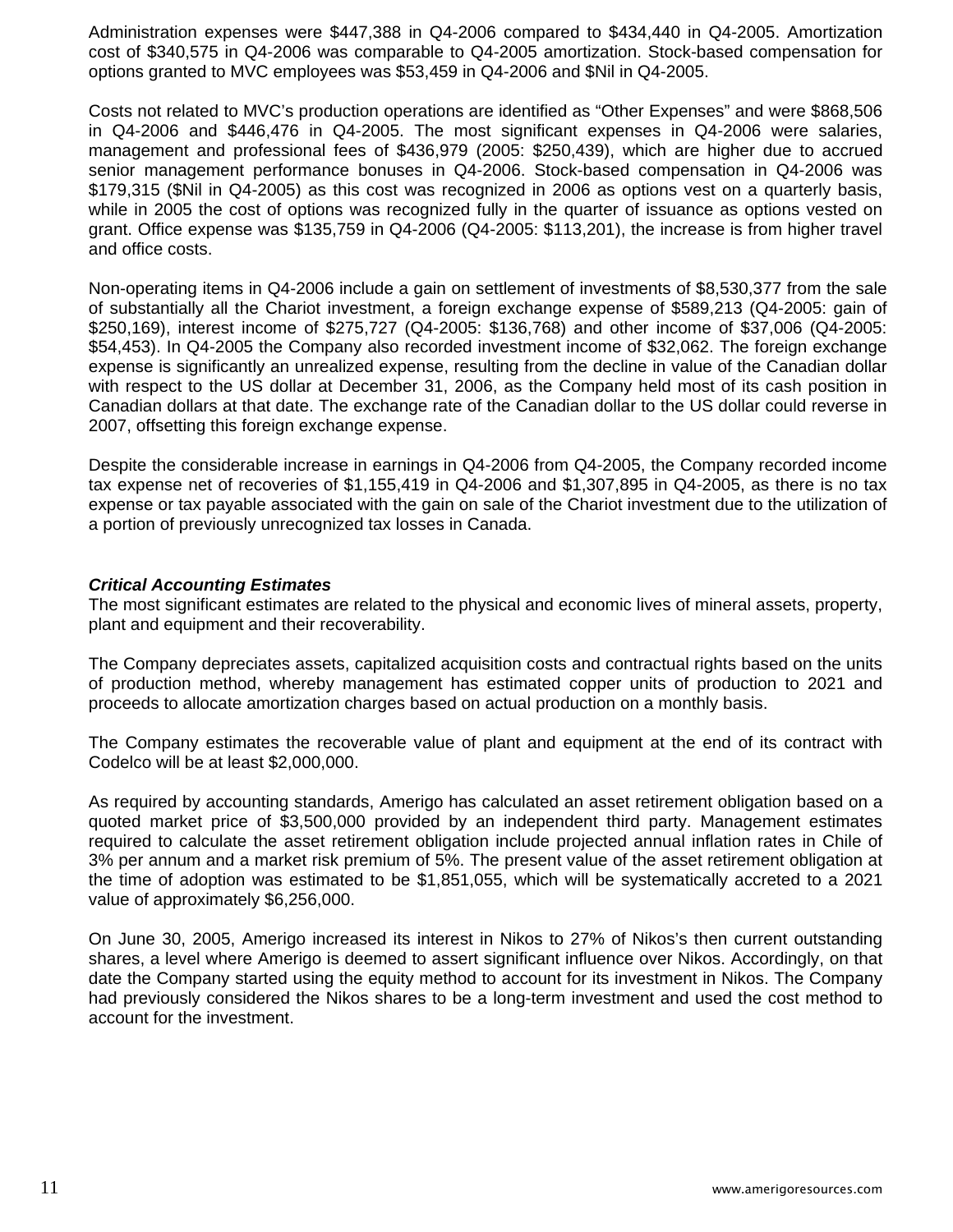# *Changes in Accounting Policies, Including Initial Adoption*

In April 2005, the Canadian Institute of Chartered Accountants ("CICA") issued three new standards relating to financial instruments, applicable for fiscal years beginning on or after October 1, 2006, as follows:

a) Financial Instruments – Recognition and Measurement (Section 3855)

The standard prescribes when a financial asset, financial liability and non-financial derivative is to be recognized on the Balance Sheet and whether fair value or cost-based measures should be used. It also specifies how financial instruments gains or losses should be presented.

b) Hedges (Section 3865)

The standard is applicable when a company chooses to designate a hedging relationship for accounting purposes. It builds on the existing Accounting Guideline 13 (acG-13) "Hedging Relationships" and Section 1650 "Foreign Currency Translation", by specifying how hedge accounting is applied and what disclosures are necessary when it is applied.

c) Comprehensive Income (Section 1530)

This standard introduces new rules for the reporting and display of comprehensive income. Comprehensive income is currently reported under US generally accepted accounting principles to measure the change in shareholders' equity of a company during a reporting period from transactions and other events and circumstances from non-owner sources. It includes all changes in equity during a period, except those resulting from investments by owners and distributions to owners. These items include holding gains and losses on certain investments, gains and losses on certain derivative instruments, and foreign currency gains and losses related to self-sustaining foreign operations.

The impact from the adoption of these new standards on the Company's financial statements is still to be determined.

Effective January 1, 2005, the Company adopted Accounting Guideline AcG-15, Consolidation of Variable Interest Entities, which requires consolidation of entities in which the Company has a controlling financial interest. The Company has determined that it has no variable interest entities.

# **Disclosure Controls and Procedures**

During the year ended December 31, 2005, the Company's General Counsel and Corporate Secretary completed an evaluation of the effectiveness of the Company's existing disclosure controls and procedures, undertook extensive research and made presentations and recommendations to the Company's certifying officers and board of directors. Based on those recommendations, a draft corporate disclosure policy was presented to the Company's board and adopted on February 14, 2006. The disclosure policy includes the setting up of a Disclosure Policy Committee that consists of the Company's Chairman, President and Corporate Secretary.

The new disclosure policy and committee have been in place since the adoption date. Management is reasonably confident that material information relating to the Company, including its consolidated subsidiaries, is being made known to senior management in a timely manner, and that the Company's disclosure controls and procedures are effective not only with respect to the Company's annual filing requirements but on an ongoing basis.